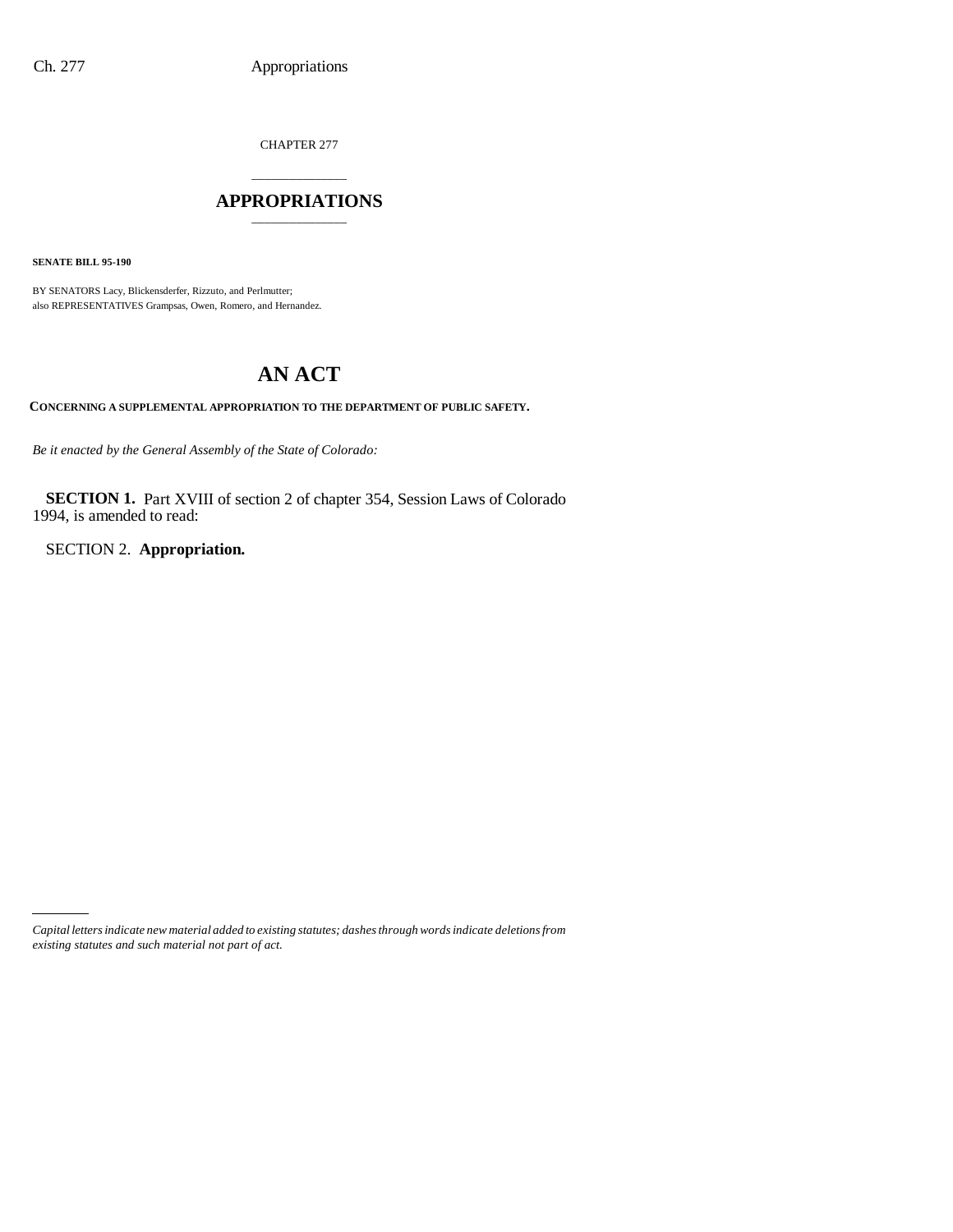| <b>APPROPRIATION FROM</b> |              |                |                 |              |              |                |  |  |  |  |
|---------------------------|--------------|----------------|-----------------|--------------|--------------|----------------|--|--|--|--|
| <b>ITEM &amp;</b>         | <b>TOTAL</b> | <b>GENERAL</b> | <b>GENERAL</b>  | CASH         | CASH         | <b>FEDERAL</b> |  |  |  |  |
| <b>SUBTOTAL</b>           |              | <b>FUND</b>    | <b>FUND</b>     | <b>FUNDS</b> | <b>FUNDS</b> | <b>FUNDS</b>   |  |  |  |  |
|                           |              |                | <b>« EXEMPT</b> |              | e EXEMPT     |                |  |  |  |  |

#### **PART XVIII DEPARTMENT OF PUBLIC SAFETY**

### **(1) EXECUTIVE DIRECTOR**

| <b>Personal Services</b>   | 1,454,878 | $1,454,878$ (T) <sup>a</sup>                    |                            |
|----------------------------|-----------|-------------------------------------------------|----------------------------|
|                            | 1,477,453 | $1,477,453$ (T) <sup>a</sup>                    |                            |
|                            |           | $(31.0$ FTE $)$                                 |                            |
|                            |           | $(31.3$ FTE)                                    |                            |
| Group Health and Life      | 2,062,370 | $86,527$ <sup>b</sup><br>$1,926,985$ °          | 48,858                     |
| Short-term Disability      | 72,908    | 2,467 <sup>b</sup><br>$68,451$ <sup>d</sup>     | 1,990                      |
| Salary Survey, Anniversary |           |                                                 |                            |
| Increases and Shift        |           |                                                 |                            |
| Differential               | 1,730,145 | 84,632 <sup>b</sup><br>$1,610,507$ <sup>e</sup> | 35,006                     |
| Workers' Compensation      | 1,536,243 | $1,536,243$ (T) <sup>a</sup>                    |                            |
| <b>Operating Expenses</b>  | 129,644   |                                                 | $129,644$ (T) <sup>a</sup> |
|                            | 142,117   |                                                 | $142,117$ (T) <sup>a</sup> |
| <b>Legal Services</b>      | 102,246   |                                                 | $102,246$ (T) <sup>a</sup> |
| Purchase of Services from  |           |                                                 |                            |
| Computer Center            | 26,463    |                                                 | $26,463$ (T) <sup>a</sup>  |
| Payment to Risk Management |           |                                                 |                            |
| and Property Funds         | 227,110   |                                                 | $227,110$ (T) <sup>a</sup> |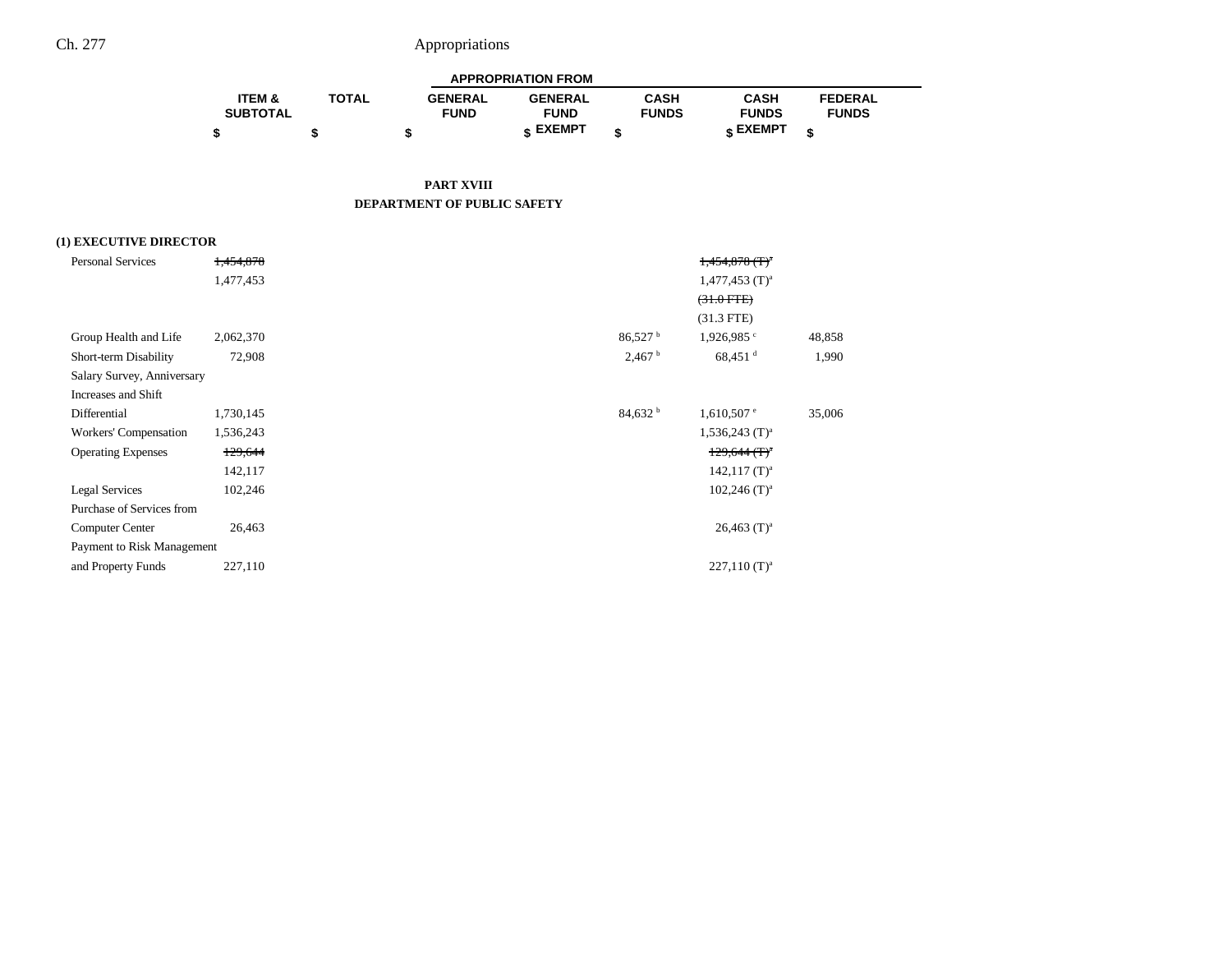| <b>Vehicle Lease Payments</b> | 27,756  |           |         | $10,392$ <sup>f</sup> | $17,364$ (T) <sup>a</sup> |        |
|-------------------------------|---------|-----------|---------|-----------------------|---------------------------|--------|
| <b>Leased Space</b>           | 367,305 |           |         | $8,640$ s             | 323,573 h                 | 35,092 |
| Capitol Complex               |         |           |         |                       |                           |        |
| <b>Leased Space</b>           | 512,006 |           |         | 5,809 $^{i}$          | 506,197 $^{j}$            |        |
| Lease Purchase -              |         |           |         |                       |                           |        |
| 700 Kipling St.               | 441,868 |           | 164,094 |                       | 277,774 k                 |        |
| Special Recovery Fund for     |         |           |         |                       |                           |        |
| Law Enforcement Training      |         |           |         |                       |                           |        |
| and Accident Prevention       | 200,000 |           |         |                       | $200,000$ <sup>1</sup>    |        |
| Distributions to Local        |         |           |         |                       |                           |        |
| Government                    | 75,000  |           |         | $75,000$ m            |                           |        |
|                               |         | 8,965,942 |         |                       |                           |        |
|                               |         | 9,000,990 |         |                       |                           |        |

<sup>a</sup> These amounts shall be from indirect cost recoveries.

<sup>b</sup> These amounts shall be from various sources of cash funds.

c Of this amount, \$1,532,865 shall be from the Highway Users Tax Fund, \$354,050(T) shall be from indirect cost recoveries, and \$40,070 shall be from various sources of exempt cash funds.

d Of this amount, \$53,354 shall be from the Highway Users Tax Fund, \$13,769(T) shall be from indirect cost recoveries, and \$1,328 shall be from various sources of exempt cash funds.

e Of this amount, \$1,253,822 shall be from the Highway Users Tax Fund, \$325,368(T) shall be from indirect cost recoveries, and \$31,317 shall be from various sources of exempt cash funds.

f Of this amount, \$6,500 shall be from the Limited Gaming Fund, and \$3,892 shall be from the Firefighter and First Responder Certification Fund, the Fire Service Education and Training Fund, the Hazardous Materials Responder Voluntary Certification Fund, the Fire Suppression Cash Fund, and the Fireworks Licensing Cash Fund.

<sup>g</sup> This amount shall be from the Limited Gaming Fund.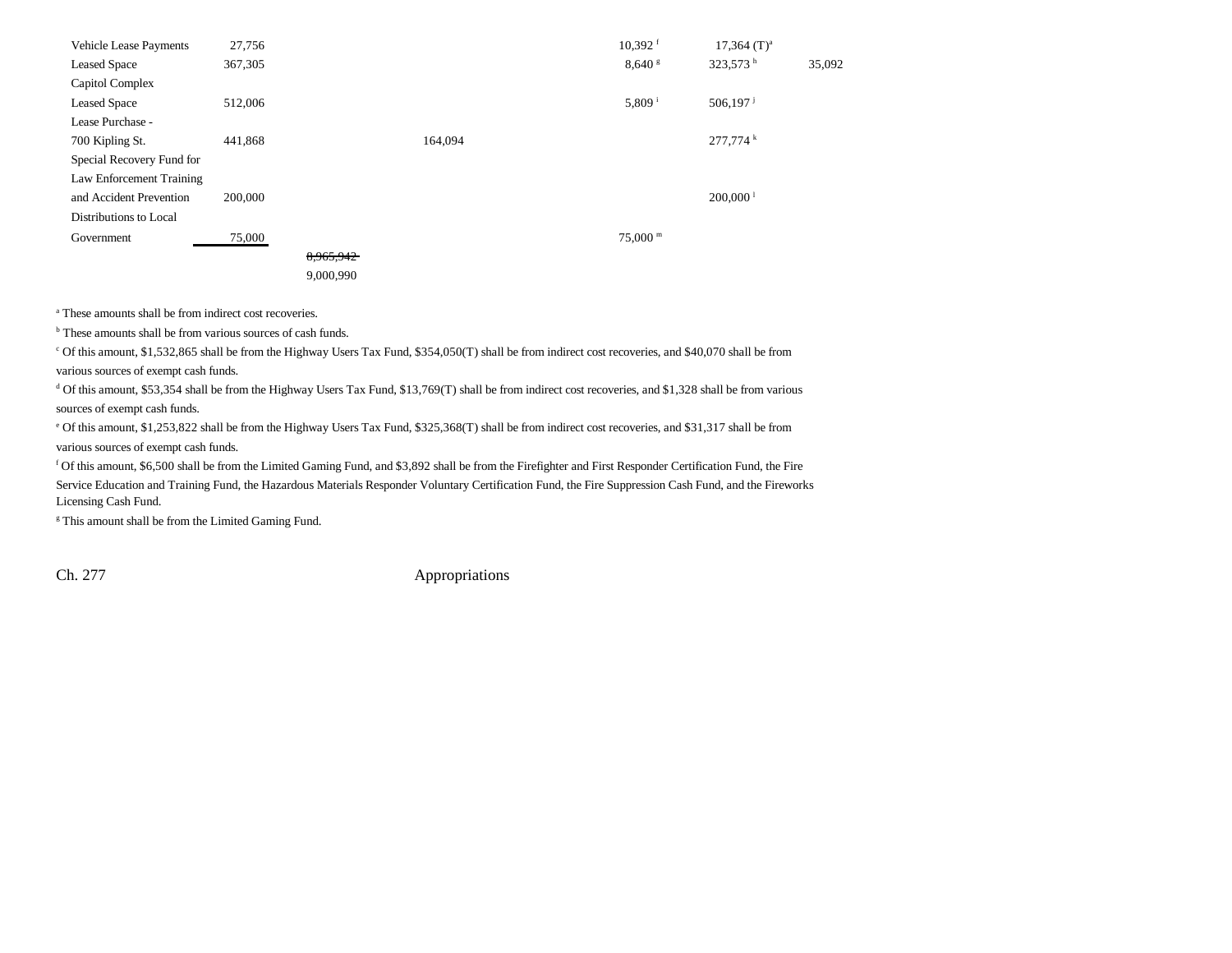| <b>APPROPRIATION FROM</b> |              |                |                 |              |              |                |  |  |  |  |
|---------------------------|--------------|----------------|-----------------|--------------|--------------|----------------|--|--|--|--|
| <b>ITEM &amp;</b>         | <b>TOTAL</b> | <b>GENERAL</b> | <b>GENERAL</b>  | <b>CASH</b>  | <b>CASH</b>  | <b>FEDERAL</b> |  |  |  |  |
| <b>SUBTOTAL</b>           |              | <b>FUND</b>    | <b>FUND</b>     | <b>FUNDS</b> | <b>FUNDS</b> | <b>FUNDS</b>   |  |  |  |  |
|                           |              |                | <b>« EXEMPT</b> |              | е ЕХЕМРТ     |                |  |  |  |  |

h Of this amount, \$287,845 shall be from the Highway Users Tax Fund, and \$35,728(T) shall be from user fees collected from other state agencies for the

Garage Operation.

i Of this amount, \$3,239 shall be from the Limited Gaming Fund, and \$2,570 shall be from various sources of cash funds.

j Of this amount, \$181,250 shall be from the Highway Users Tax Fund, \$321,091(T) shall be from indirect cost recoveries, and \$3,856 shall be from various sources of exempt cash funds.

k This amount shall be from the Highway Users Tax Fund.

<sup>1</sup> This amount shall be from funds resulting from the disposition of seized property pursuant to Section 16-13-506, C.R.S.

m This amount shall be from the Hazardous Materials Safety Fund pursuant to Section 43-6-107(3)(a), C.R.S.

#### **(2) COLORADO STATE PATROL**

| Colorado State Patrol   |            |                                                     |              |
|-------------------------|------------|-----------------------------------------------------|--------------|
| Colonel, Lt. Colonels,  |            |                                                     |              |
| Majors, Captains        | 2,600,867  | $2,600,867$ <sup>a</sup>                            |              |
|                         |            | $(39.0$ FTE)                                        |              |
| Sergeants, Technicians, |            |                                                     |              |
| and Troopers A and B    | 22,276,499 | $755,725$ <sup>b</sup><br>$20,473,030$ <sup>c</sup> | 1,047,744    |
|                         |            | $770,725$ <sup>b</sup><br>$20,458,030$ °            |              |
|                         |            | $(19.6$ FTE)<br>$(468.0$ FTE)                       | $(21.0$ FTE) |
| Civilians               | 6,608,738  | 46,694 $^{\rm d}$<br>$6,562,044$ <sup>a</sup>       |              |
|                         |            | $(2.0$ FTE)<br>$(199.5$ FTE)                        |              |
| Retirements             | 400,000    | 400,000 $a$                                         |              |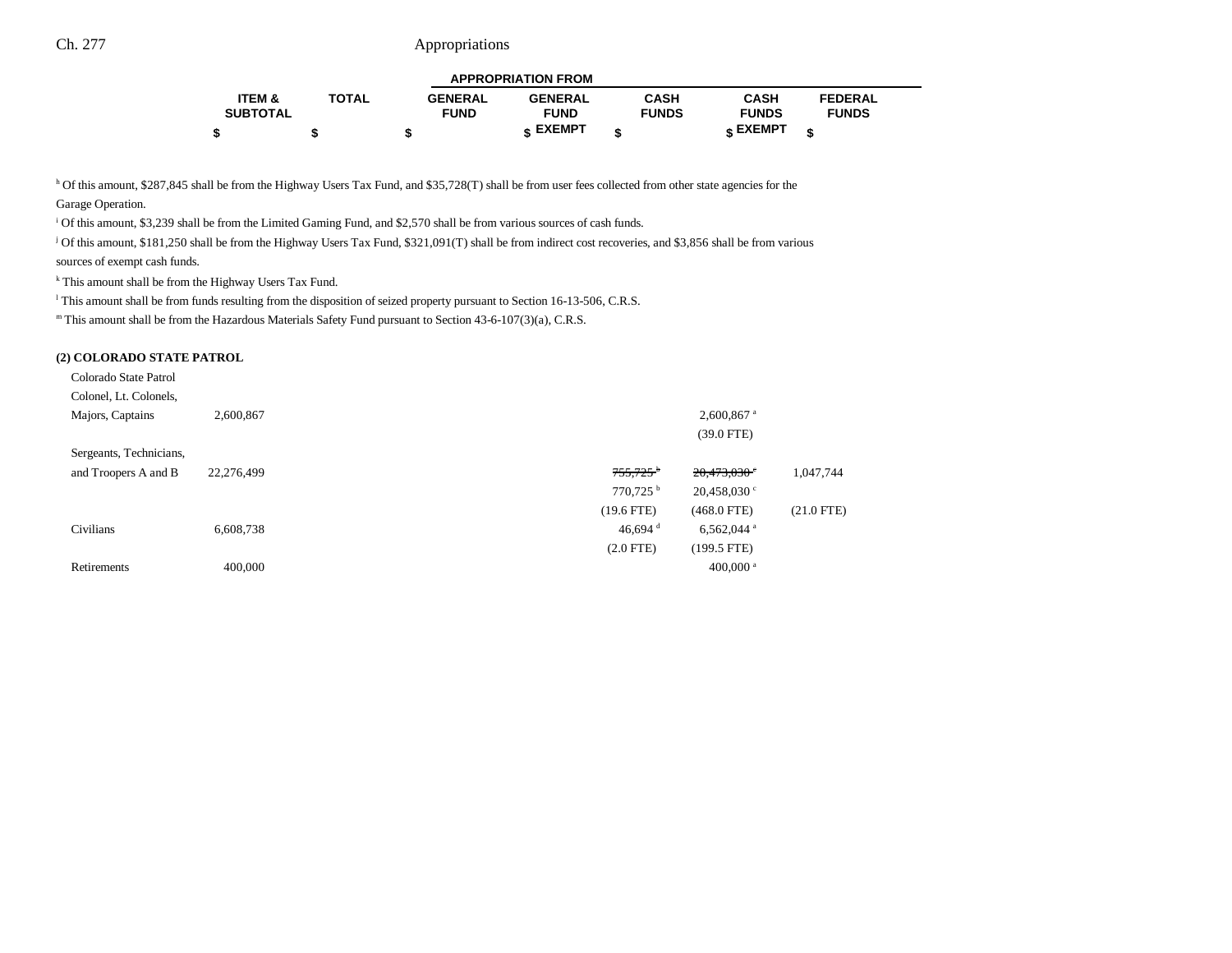| <b>Operating Expenses</b>           | 1,542,133    | 141,028 <sup>e</sup> | $1,401,105$ <sup>a</sup>   |
|-------------------------------------|--------------|----------------------|----------------------------|
| <b>Auto Related Expenses</b>        | 2,909,973    | 86,756 <sup>f</sup>  | 2,823,217 <sup>a</sup>     |
| Utilities                           | 81,964       |                      | 81,964 <sup>s</sup>        |
| <b>Dispatch Contracts</b>           | 336,760      | 202,813 <sup>h</sup> | 133,947 $(T)^i$            |
|                                     |              | $(6.8$ FTE)          | $(6.0$ FTE)                |
| <b>Highway Safety Grants</b>        | 500,000      |                      | 500,000 $(T)^i$            |
| <b>Aircraft Pool</b>                | 248,789      |                      | $248,789$ <sup>i</sup>     |
|                                     |              | 12,100 h             | $236,689$ <sup>j</sup>     |
|                                     |              |                      | $(+.0$ FTE $)$             |
|                                     |              |                      | $(1.4$ FTE)                |
| Aircraft Engine Reserve             | 180,000      |                      | $180,000$ $(T)^k$          |
| Capitol and Governor's              |              |                      |                            |
| Security                            | 874,991      | 609,103              | $265,888$ (T) <sup>1</sup> |
|                                     | $(19.0$ FTE) |                      |                            |
| <b>Highway Road Closure</b><br>Fund | 150,000      | $150,000$ h          |                            |
| <b>Nuclear Materials</b>            |              |                      |                            |
| Transportation                      | 2,500        | $2,500$ m            |                            |
| Hazardous Materials                 |              |                      |                            |
| Routing                             | 394,538      | 92,039 <sup>n</sup>  | 302,499 <sup>a</sup>       |
|                                     |              | $(1.5$ FTE)          | $(5.5$ FTE)                |
| Hazardous Materials                 |              |                      |                            |
| Equipment                           | 171,000      |                      | 171,000 <sup>a</sup>       |
| Vehicle Identification              |              |                      |                            |
| Number Inspections                  | 60,000       | 60,000 $^{\circ}$    |                            |
| State Fair Security <sup>119</sup>  | 130,000      | 130,000 <sup>p</sup> |                            |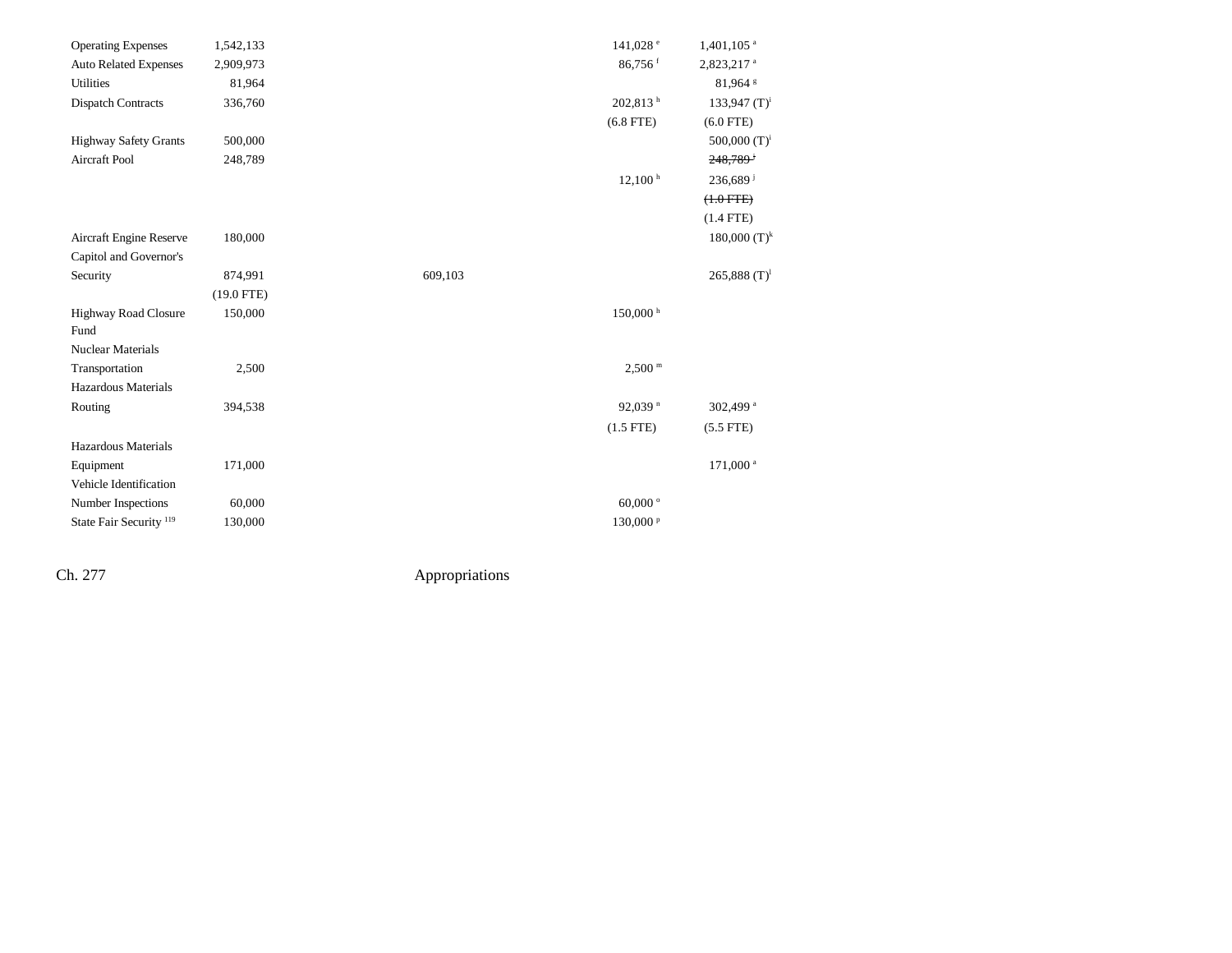|                        |                           |              |                               | <b>APPROPRIATION FROM</b>     |                             |                             |                                |
|------------------------|---------------------------|--------------|-------------------------------|-------------------------------|-----------------------------|-----------------------------|--------------------------------|
|                        | ITEM &<br><b>SUBTOTAL</b> | <b>TOTAL</b> | <b>GENERAL</b><br><b>FUND</b> | <b>GENERAL</b><br><b>FUND</b> | <b>CASH</b><br><b>FUNDS</b> | <b>CASH</b><br><b>FUNDS</b> | <b>FEDERAL</b><br><b>FUNDS</b> |
|                        | \$                        | \$           | \$                            | $$$ EXEMPT                    | \$                          | \$ EXEMPT                   | \$                             |
|                        |                           |              |                               |                               |                             |                             |                                |
|                        |                           |              |                               |                               | $(3.0$ FTE)                 |                             |                                |
| Inmate Labor           | 32,300                    |              |                               |                               |                             | $32,300$ <sup>a</sup>       |                                |
| <b>Training Center</b> | 100,000                   |              |                               |                               | 75,000 <sup>q</sup>         | 25,000 $(T)^k$              |                                |
| Operations             |                           |              |                               |                               |                             |                             |                                |
|                        |                           |              |                               |                               | $(0.8$ FTE $)$              | $(0.2$ FTE $)$              |                                |
| <b>Indirect Cost</b>   |                           |              |                               |                               |                             |                             |                                |
| Assessment             | 4,218,771                 |              |                               |                               | $155,356$ <sup>r</sup>      | $3,984,757$ s               | 78,658                         |
| Garage Operations      | 771,079                   |              |                               |                               |                             | 771,079 $(T)^k$             |                                |
|                        |                           |              |                               |                               |                             | $(3.0$ FTE)                 |                                |
| Vehicle Purchases/     |                           |              |                               |                               |                             |                             |                                |
| Nonfleet               | 145,800                   |              |                               |                               |                             | $145,800$ <sup>t</sup>      |                                |
|                        | 280,800                   |              |                               |                               |                             | $280,800$ <sup>t</sup>      |                                |
|                        |                           | 44,736,702   |                               |                               |                             |                             |                                |
|                        |                           | 44,871,702   |                               |                               |                             |                             |                                |

a These amounts shall be from the Highway Users Tax Fund.

 $b$  Of this amount, \$576,700 shall be from the Limited Gaming Fund, and  $$179,025$  \$194,025 shall be from various local sources.

<sup>c</sup> Of this amount, \$20,371,859 shall be from the Highway Users Tax Fund, and \$101,171 \$86,171 shall be from various exempt local sources.

<sup>d</sup> Of this amount, \$27,869 shall be from the Limited Gaming Fund, and \$18,825 shall be from the Vehicle Identification Number Inspection Fund pursuant to Section

42-5-204, C.R.S.

e Of this amount, \$51,240 shall be from the Limited Gaming Fund, and \$89,788 shall be from various local sources.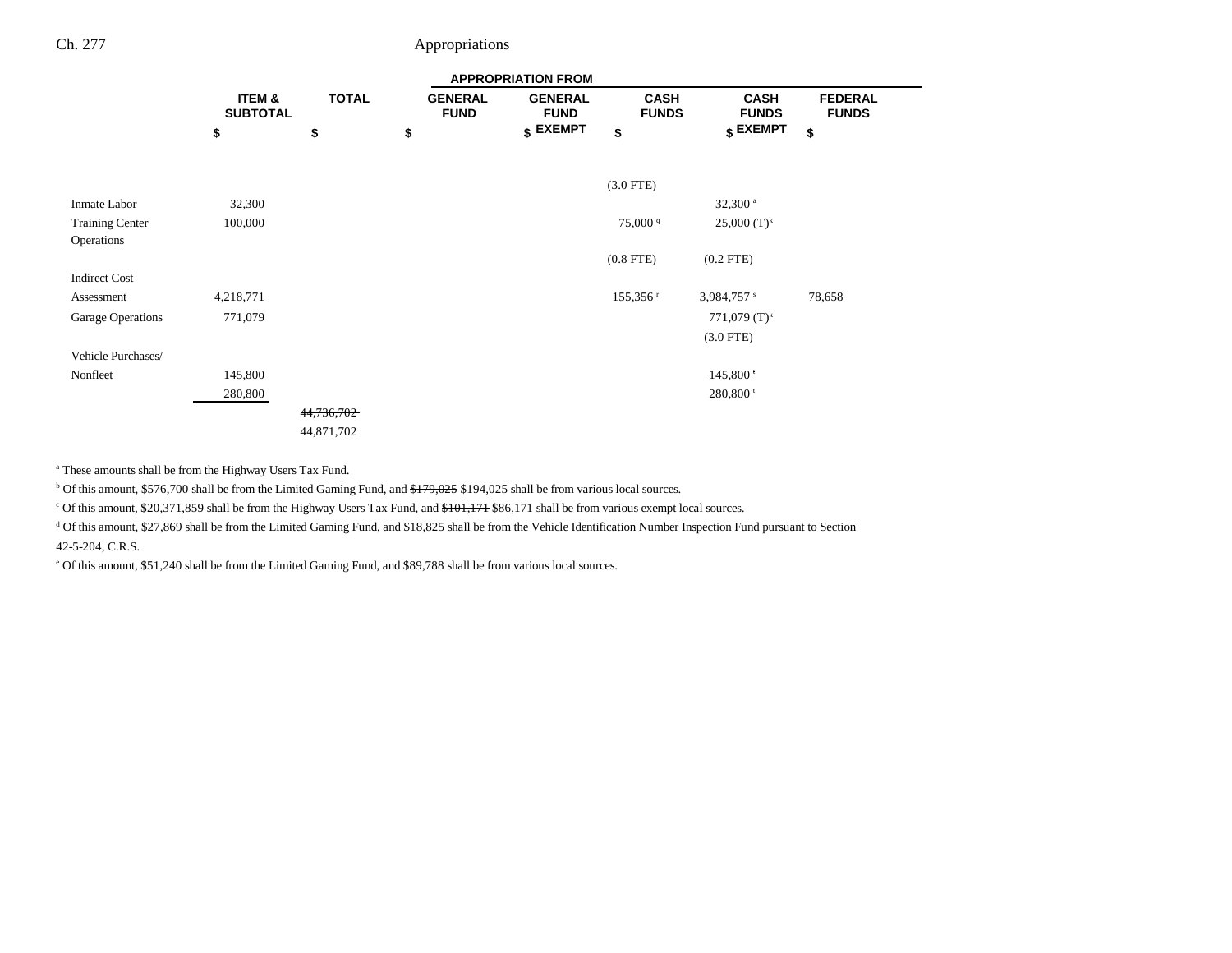f Of this amount, \$78,386 shall be from the Limited Gaming Fund, and \$8,370 shall be from various local sources.

g Of this amount, \$78,606 shall be from the Highway Users Tax Fund, and \$3,358(T) shall be from user fees collected from other state agencies for the Garage Operation.

h These amounts shall be from various local sources.

i These amounts shall be from the Department of Transportation.

 $\beta$  Of this amount, \$28,888 shall be from indirect cost recoveries, and \$237,000 shall be from the Legislative Department. OF THIS AMOUNT, \$15,121 SHALL BE FROM THE

HIGHWAY USERS TAX FUND, AND \$221,568(T) SHALL BE FROM USER FEES COLLECTED FROM OTHER STATE AGENCIES.

<sup>k</sup> These amounts shall be from user fees collected from other state agencies.

l Of this amount, \$28,888 shall be from indirect cost recoveries, and \$237,000 shall be from the Legislative Department.

m This amount shall be from the Nuclear Materials Transportation Fund pursuant to 43-6-511, C.R.S.

<sup>n</sup> This amount shall be from the Hazardous Materials Safety Fund pursuant to Section 43-6-107, C.R.S.

<sup>o</sup> This amount shall be from the Vehicle Identification Number Inspection Fund pursuant to Section 42-5-204, C.R.S.

p This amount shall be from the State Fair Authority.

<sup>q</sup> This amount shall be from user fees collected.

r This amount shall be from various sources of cash funds.

s Of this amount, \$3,955,304 shall be from the Highway Users Tax Fund, and \$29,453 shall be from various sources of exempt cash funds.

t This amount shall be from the sale of used vehicles.

#### **(3) DIVISION OF FIRE SAFETY 119a**

| <b>Personal Services</b>  | 248,226 | 53,994         | 194,232 <sup>a</sup>  |                   |
|---------------------------|---------|----------------|-----------------------|-------------------|
|                           |         | $(1.0$ FTE $)$ | $(5.0$ FTE)           |                   |
| <b>Operating Expenses</b> | 97,875  | 7,082          | $90,793$ <sup>*</sup> |                   |
|                           |         |                | $70.793$ <sup>a</sup> | $20,000 \text{°}$ |
| <b>Indirect Cost</b>      |         |                |                       |                   |
| Assessment                | 25,794  |                | 25,794 <sup>b</sup>   |                   |
|                           |         | 371,895        |                       |                   |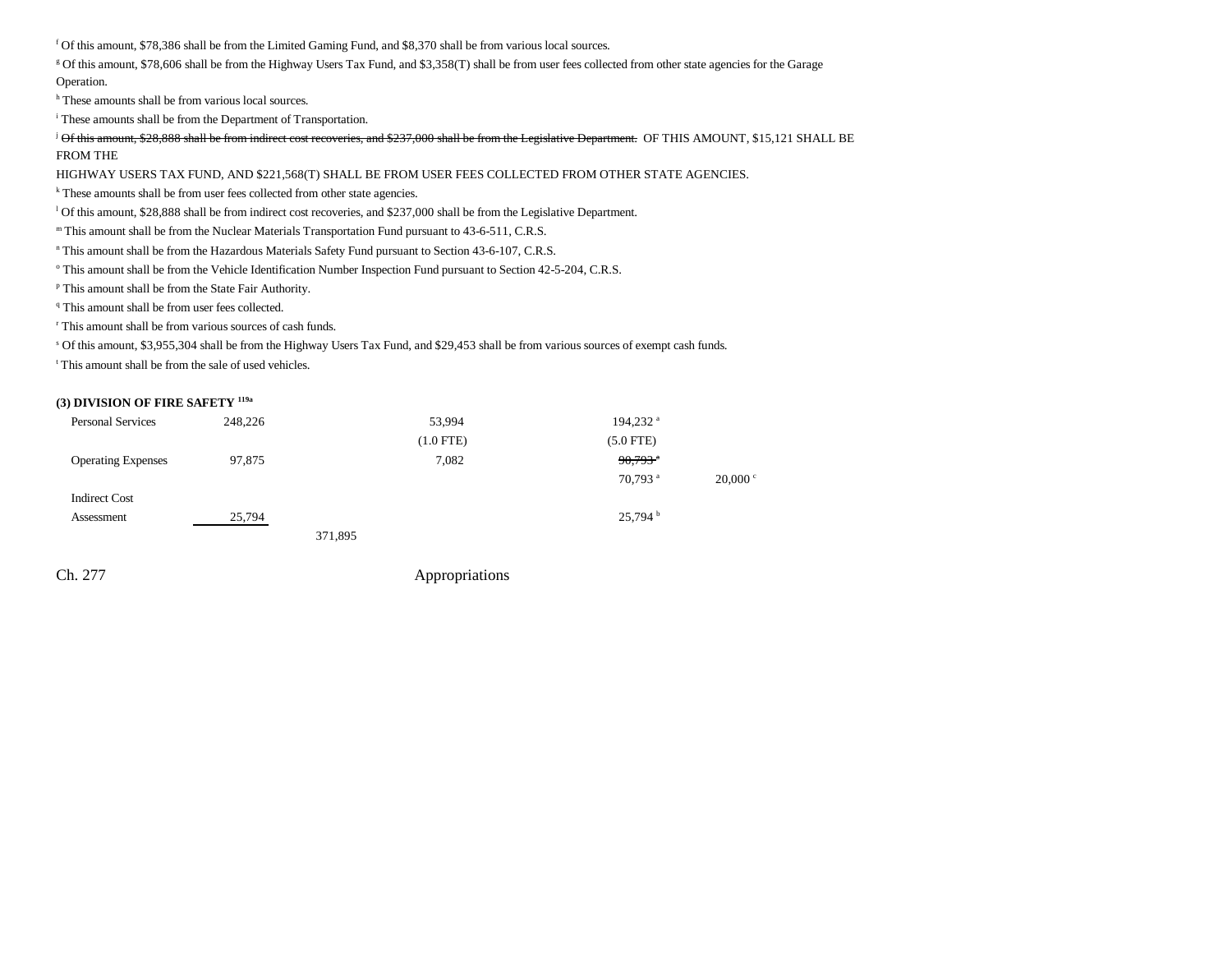| <b>APPROPRIATION FROM</b> |              |                |                |              |                 |                |  |  |  |  |
|---------------------------|--------------|----------------|----------------|--------------|-----------------|----------------|--|--|--|--|
| <b>ITEM &amp;</b>         | <b>TOTAL</b> | <b>GENERAL</b> | <b>GENERAL</b> | <b>CASH</b>  | <b>CASH</b>     | <b>FEDERAL</b> |  |  |  |  |
| <b>SUBTOTAL</b>           |              | <b>FUND</b>    | <b>FUND</b>    | <b>FUNDS</b> | <b>FUNDS</b>    | <b>FUNDS</b>   |  |  |  |  |
|                           |              | -12            | ← EXEMPT       | ¢            | <b>« EXEMPT</b> |                |  |  |  |  |

<sup>a</sup> Of these amounts, \$115,000 shall be from the Limited Gaming Fund, and \$<del>170,025</del> \$150,025 shall be from the Firefighter and First Responder Certification Fund,

the Fire Service Education and Training Fund, the Hazardous Materials Responder Voluntary Certification Fund, the Fire Suppression Cash Fund, and the

Fireworks Licensing Cash Fund.

<sup>b</sup> This amount shall be from various sources of cash funds.

 $^\circ$  THIS AMOUNT SHALL BE FROM RESERVES IN THE FIREFIGHTER AND FIRST RESPONDER CERTIFICATION FUND, THE FIRE SERVICE EDUCATION AND TRAINING

FUND, THE HAZARDOUS MATERIALS RESPONDER VOLUNTARY CERTIFICATION FUND, THE FIRE SUPPRESSION CASH FUND, AND THE FIREWORKS LICENSING

CASH FUND.

#### **(4) DIVISION OF CRIMINAL JUSTICE**

| <b>Personal Services</b>        | 172,255 | 172,255<br>$(3.6$ FTE $)$ |             |
|---------------------------------|---------|---------------------------|-------------|
| <b>Operating Expenses</b>       | 9,314   | 9,314                     |             |
| Juvenile Justice                |         |                           |             |
| Administration                  | 106,039 | 53,019                    | 53,020      |
|                                 |         | $(1.2$ FTE)               | $(1.3$ FTE) |
| Juvenile Justice Administration |         |                           |             |
| Juvenile Justice                |         |                           |             |
| <b>Disbursements</b>            | 909,074 |                           | 909,074     |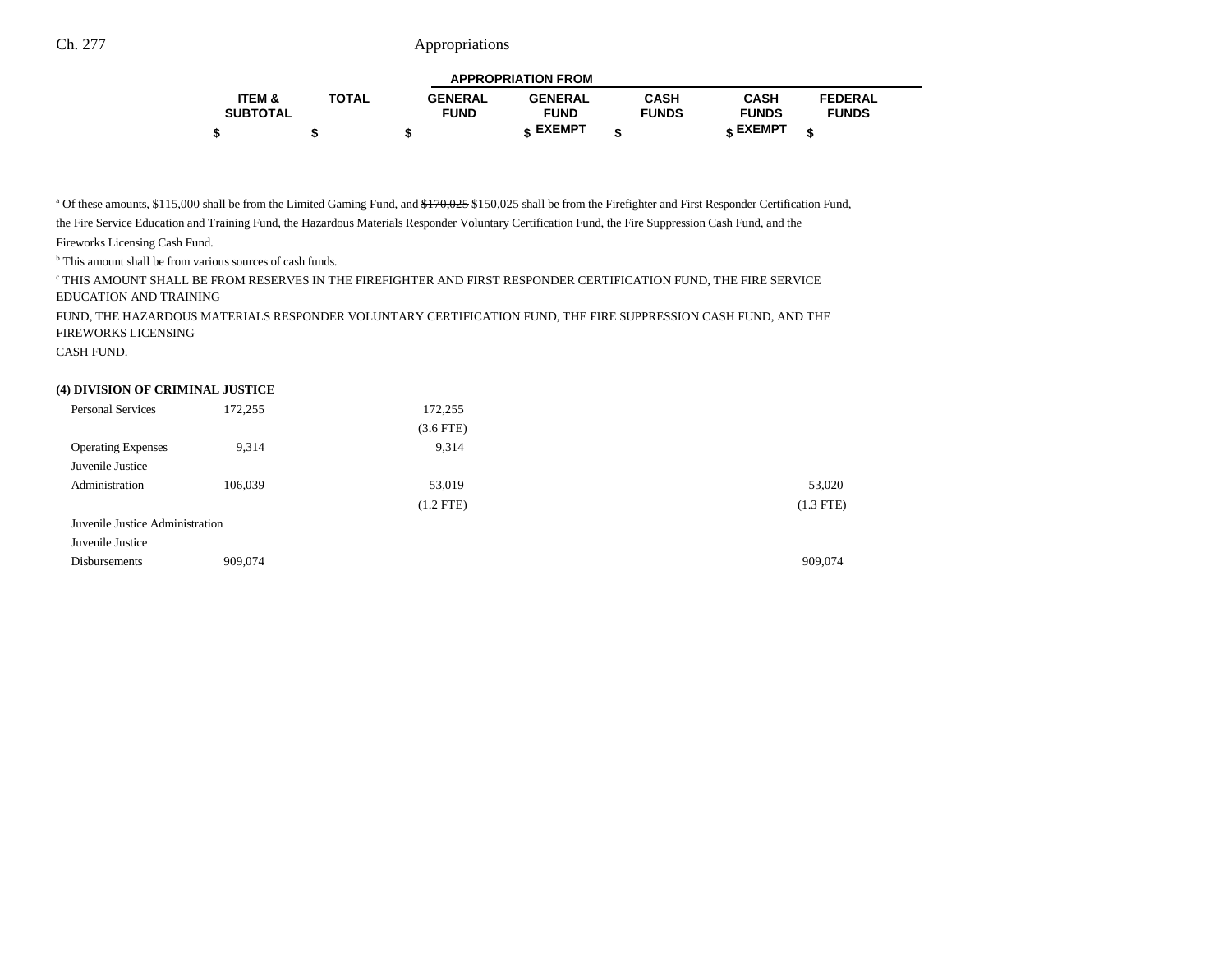| Youth Diversion Programs -                |           |                |                            |             |
|-------------------------------------------|-----------|----------------|----------------------------|-------------|
| Restitution                               | 1,000,000 | 1,000,000      |                            |             |
| Youth Diversion Programs -                |           |                |                            |             |
| Victim/Offender                           | 200,000   | 200,000        |                            |             |
| Mediation                                 |           |                |                            |             |
| <b>Youth Diversion</b>                    | 956,166   | 956,166        |                            |             |
| Programs                                  |           |                |                            |             |
|                                           |           | $(1.0$ FTE)    |                            |             |
| Victims and Criminal                      |           |                |                            |             |
| Justice Assistance                        |           |                |                            |             |
| Programs Administration                   | 253,851   |                | $253,851$ (T) <sup>a</sup> |             |
|                                           |           |                | $(5.5$ FTE)                |             |
| Federal Victims Assistance and            |           |                |                            |             |
| <b>Compensation Grants</b>                | 2,600,000 |                |                            | 2,600,000   |
| <b>State Victims Assistance</b>           |           |                |                            |             |
| and Law Enforcement                       |           |                |                            |             |
| Program                                   | 550,000   |                | 550,000 (T) <sup>a</sup>   |             |
| Drug Prevention Program                   |           |                |                            |             |
| Administration                            | 149,334   | 37,275         |                            | 112,059     |
|                                           |           | $(0.8$ FTE)    |                            | $(2.2$ FTE) |
| Drug Prevention Program                   |           |                |                            |             |
| Narcotics Grant                           |           |                |                            |             |
| Disbursements                             | 4,600,000 |                |                            | 4,600,000   |
| <b>Community Corrections</b>              |           |                |                            |             |
| Program Contract                          |           |                |                            |             |
| Administration <sup>9, 13, 120, 121</sup> | 220,835   | 220,835        |                            |             |
|                                           |           | $(6.0$ FTE)    |                            |             |
|                                           |           |                |                            |             |
| Ch. 277                                   |           | Appropriations |                            |             |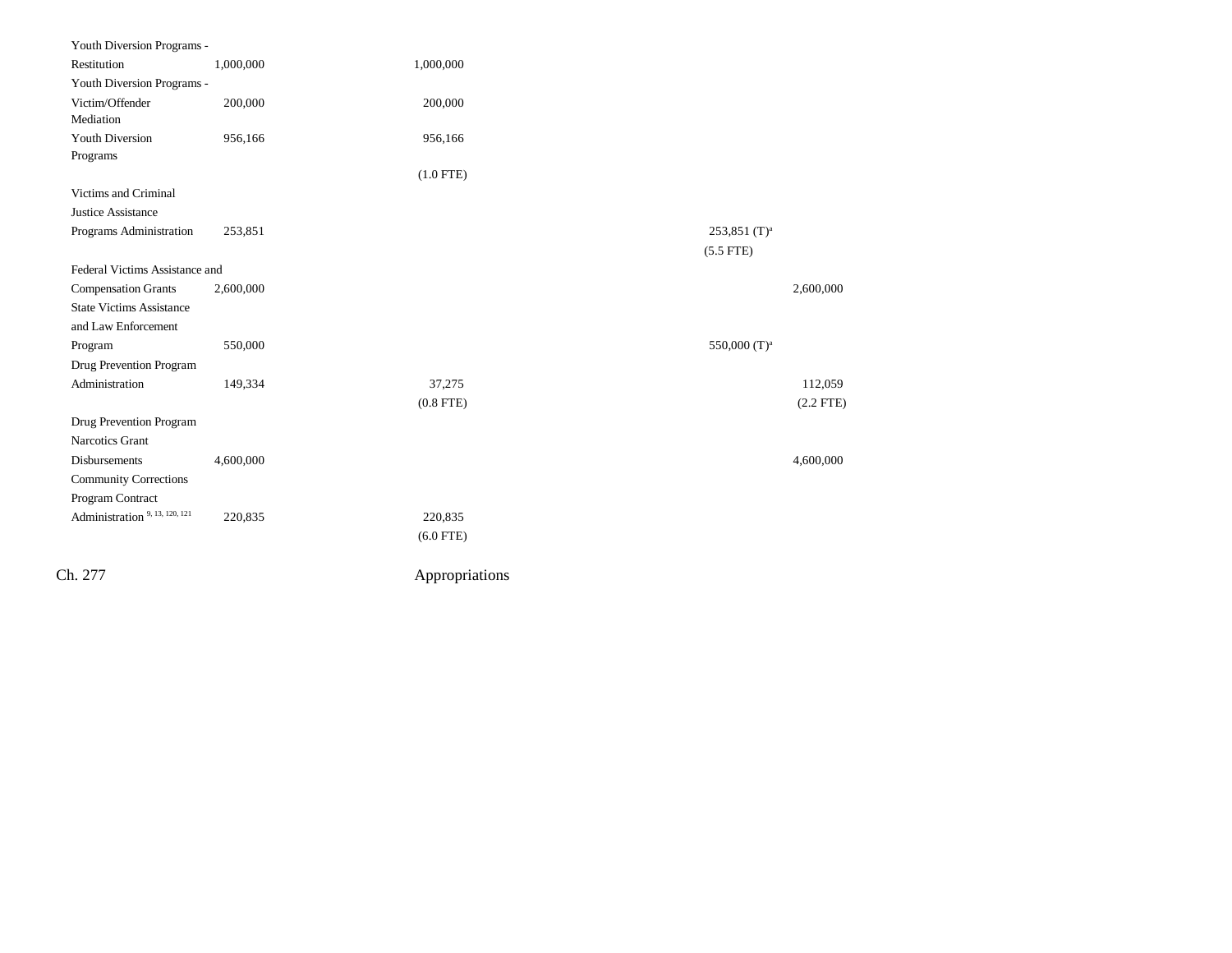| <b>APPROPRIATION FROM</b> |       |                |                 |              |              |                |  |  |  |  |
|---------------------------|-------|----------------|-----------------|--------------|--------------|----------------|--|--|--|--|
| <b>ITEM &amp;</b>         | TOTAL | <b>GENERAL</b> | <b>GENERAL</b>  | CASH         | CASH         | <b>FEDERAL</b> |  |  |  |  |
| <b>SUBTOTAL</b>           |       | <b>FUND</b>    | <b>FUND</b>     | <b>FUNDS</b> | <b>FUNDS</b> | <b>FUNDS</b>   |  |  |  |  |
|                           |       |                | <b>« EXEMPT</b> |              | e EXEMPT ہ   |                |  |  |  |  |

| <b>Transition Programs including</b>    |            |            |  |  |  |  |  |  |  |  |
|-----------------------------------------|------------|------------|--|--|--|--|--|--|--|--|
| standard residential services           |            |            |  |  |  |  |  |  |  |  |
| at an average rate of \$31.15 per       |            |            |  |  |  |  |  |  |  |  |
| day per offender, specialized substance |            |            |  |  |  |  |  |  |  |  |
| abuse treatment at an average rate of   |            |            |  |  |  |  |  |  |  |  |
| \$45.68 per day per offender, and other |            |            |  |  |  |  |  |  |  |  |
| special services at an average rate of  |            |            |  |  |  |  |  |  |  |  |
| \$8.60 per day per                      | 12,211,606 | 12,211,606 |  |  |  |  |  |  |  |  |
| offender                                |            |            |  |  |  |  |  |  |  |  |
| Diversion Programs including            |            |            |  |  |  |  |  |  |  |  |
| standard residential services at        |            |            |  |  |  |  |  |  |  |  |
| an average rate of \$31.15 per day      |            |            |  |  |  |  |  |  |  |  |
| per offender, and standard              |            |            |  |  |  |  |  |  |  |  |
| nonresidential services                 |            |            |  |  |  |  |  |  |  |  |
| at an average rate of \$5.12 per        |            |            |  |  |  |  |  |  |  |  |
| day per offender                        | 9,851,806  | 9,851,806  |  |  |  |  |  |  |  |  |
| Loans - New Community                   |            |            |  |  |  |  |  |  |  |  |
| <b>Corrections Facilities</b>           | 120,000    | 120,000    |  |  |  |  |  |  |  |  |
| <b>Specialized Services</b>             | 136,075    | 136,075    |  |  |  |  |  |  |  |  |
| Day Reporting Center                    |            |            |  |  |  |  |  |  |  |  |
| services at an average rate             |            |            |  |  |  |  |  |  |  |  |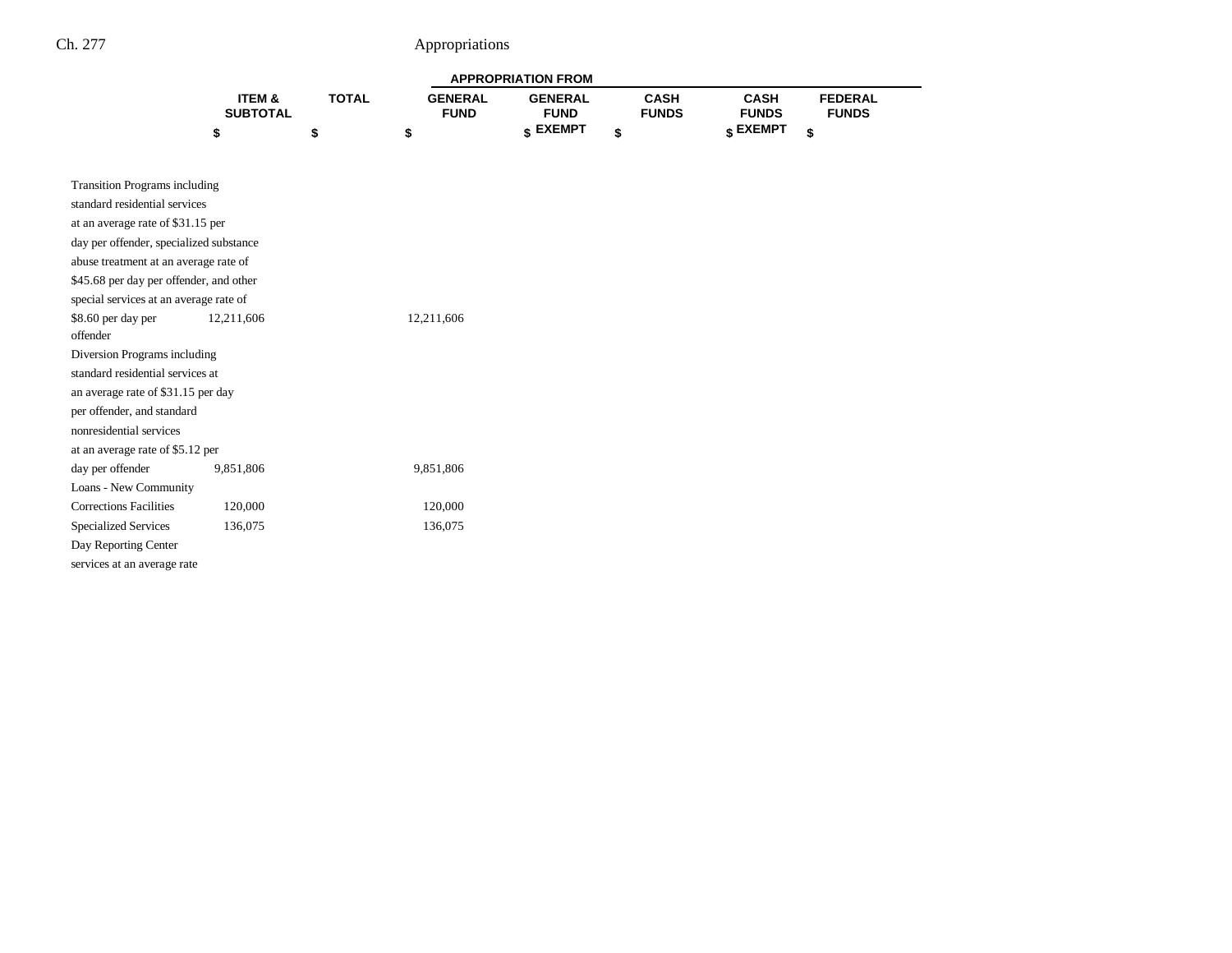| of $$229.34$ per month    |         |            |              |                     |                           |                |  |
|---------------------------|---------|------------|--------------|---------------------|---------------------------|----------------|--|
| per offender              | 440,336 |            | 440,336      |                     |                           |                |  |
| Monitored residential     |         |            |              |                     |                           |                |  |
| program, 3/4-house, at an |         |            |              |                     |                           |                |  |
| average rate of \$14.13   |         |            |              |                     |                           |                |  |
| per day per offender      | 412,596 |            | 412,596      |                     |                           |                |  |
| Criminal Justice          |         |            |              |                     |                           |                |  |
| Commission <sup>122</sup> | 230,572 |            | $57,643$ (M) |                     |                           | 172,929        |  |
|                           |         |            | $(1.5 FTE)$  |                     |                           | $(2.5$ FTE $)$ |  |
| <b>PRISON</b>             |         |            |              |                     |                           |                |  |
| <b>POPULATION</b>         |         |            |              |                     |                           |                |  |
| PROJECTIONS/BUILD         |         |            |              |                     |                           |                |  |
| A GENERATION              |         |            |              |                     |                           |                |  |
| PROGRAM SUPPORT           | 230,572 |            | 57,643 (M)   |                     |                           | 172,929        |  |
|                           |         |            | $(1.5$ FTE)  |                     |                           | $(2.5$ FTE)    |  |
| <b>Build A Generation</b> |         |            |              |                     |                           |                |  |
| Program Grants            | 300,000 |            |              |                     | 300,000 $(T)^{b}$         |                |  |
| Sex Offender              |         |            |              |                     |                           |                |  |
| <b>Treatment Board</b>    | 19,480  |            |              | 19,480 <sup>c</sup> |                           |                |  |
| <b>Indirect Cost</b>      |         |            |              |                     |                           |                |  |
| Assessment                | 82,187  |            |              |                     | $29,011$ (T) <sup>a</sup> | 53,176         |  |
|                           |         | 35,531,526 |              |                     |                           |                |  |

<sup>a</sup> These amounts shall be from the Judicial Department out of the Victims Assistance and Law Enforcement Fund pursuant to Section 24-33.5-506, C.R.S.

<sup>b</sup> This amount shall be from the Department of Local Affairs.

c This amount shall be from the Sex Offender Surcharge Fund pursuant to Section 18-21-103, C.R.S.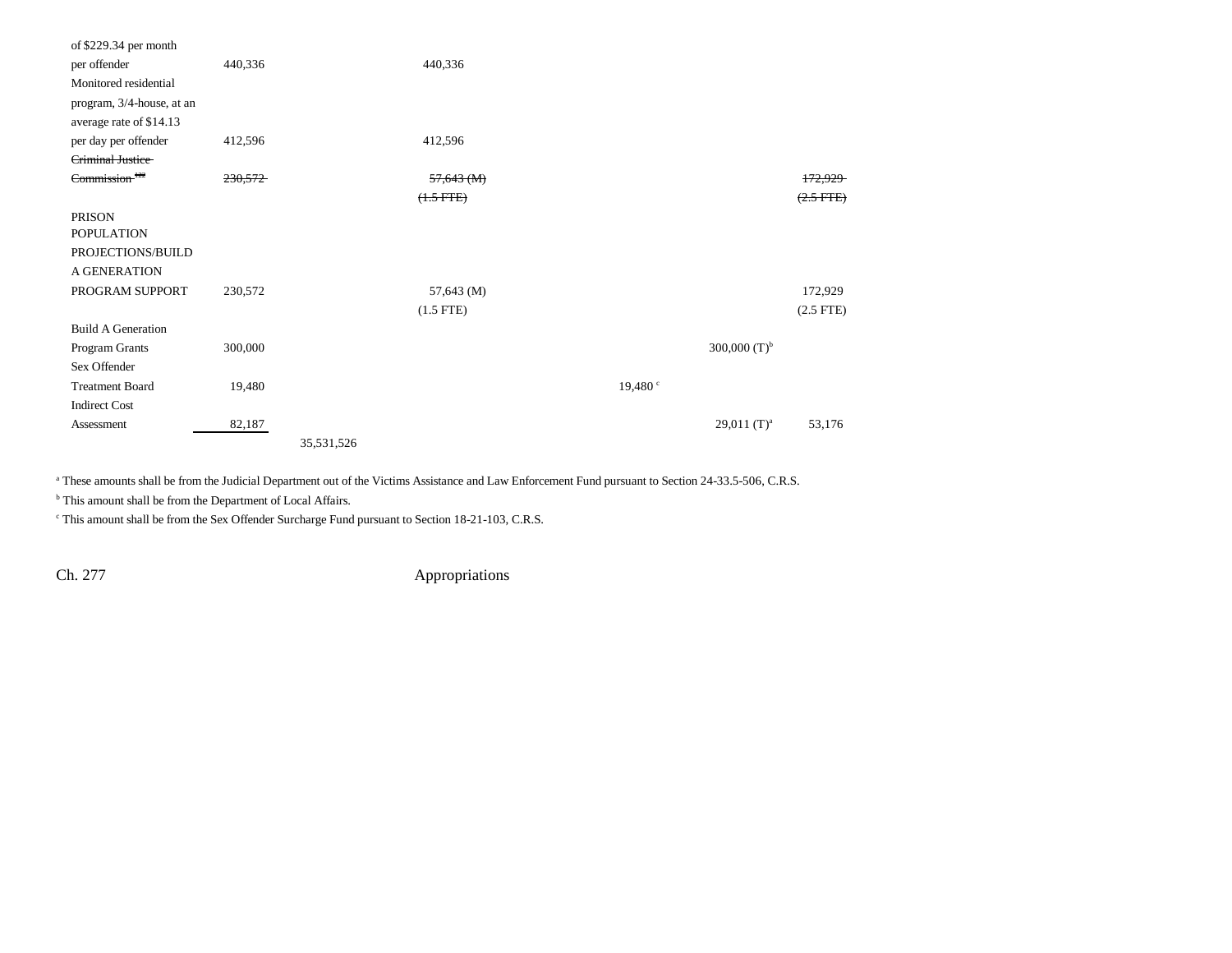|                                      | <b>APPROPRIATION FROM</b> |              |                               |                               |                             |                             |                                |
|--------------------------------------|---------------------------|--------------|-------------------------------|-------------------------------|-----------------------------|-----------------------------|--------------------------------|
|                                      | ITEM &<br><b>SUBTOTAL</b> | <b>TOTAL</b> | <b>GENERAL</b><br><b>FUND</b> | <b>GENERAL</b><br><b>FUND</b> | <b>CASH</b><br><b>FUNDS</b> | <b>CASH</b><br><b>FUNDS</b> | <b>FEDERAL</b><br><b>FUNDS</b> |
|                                      | \$                        | \$           | \$                            | \$ EXEMPT                     | \$                          | $$$ EXEMPT                  | \$                             |
|                                      |                           |              |                               |                               |                             |                             |                                |
| (5) COLORADO BUREAU OF INVESTIGATION |                           |              |                               |                               |                             |                             |                                |
| (A) Administration                   |                           |              |                               |                               |                             |                             |                                |
| <b>Personal Services</b>             | 205,892                   |              | 177,051                       |                               | 28,841 <sup>a</sup>         |                             |                                |
|                                      |                           |              | $(3.0$ FTE)                   |                               | $(1.0$ FTE)                 |                             |                                |
| <b>Operating Expenses</b>            | 20,460                    |              | 14,626                        |                               | 5,834 <sup>a</sup>          |                             |                                |
| Vehicle Lease Payments               | 172,246                   |              | 152,806                       |                               | 19,440 <sup>b</sup>         |                             |                                |
| Leased Space in                      |                           |              |                               |                               |                             |                             |                                |
| Montrose/Pueblo                      | 88,000                    |              | 88,000                        |                               |                             |                             |                                |
| <b>Indirect Cost Assessment</b>      | 210,362                   |              |                               |                               | $96,025$ <sup>e</sup>       | 93,740 $^{\rm d}$           | 20,597                         |
|                                      | 238,888                   |              |                               |                               | $124,551$ $\degree$         |                             |                                |
|                                      | <del>696,960</del>        |              |                               |                               |                             |                             |                                |
|                                      | 725,486                   |              |                               |                               |                             |                             |                                |

<sup>a</sup> These amounts shall be from applicant print processing fees.

<sup>b</sup> This amount shall be from the Limited Gaming Fund.

c This amount shall be from various sources of cash funds.

 $d$  Of this amount, \$26,956 shall be from the Highway Users Tax Fund, and \$66,784(T) shall be from applicant print processing fees received from other state agencies.

**(B) Investigative Support Services**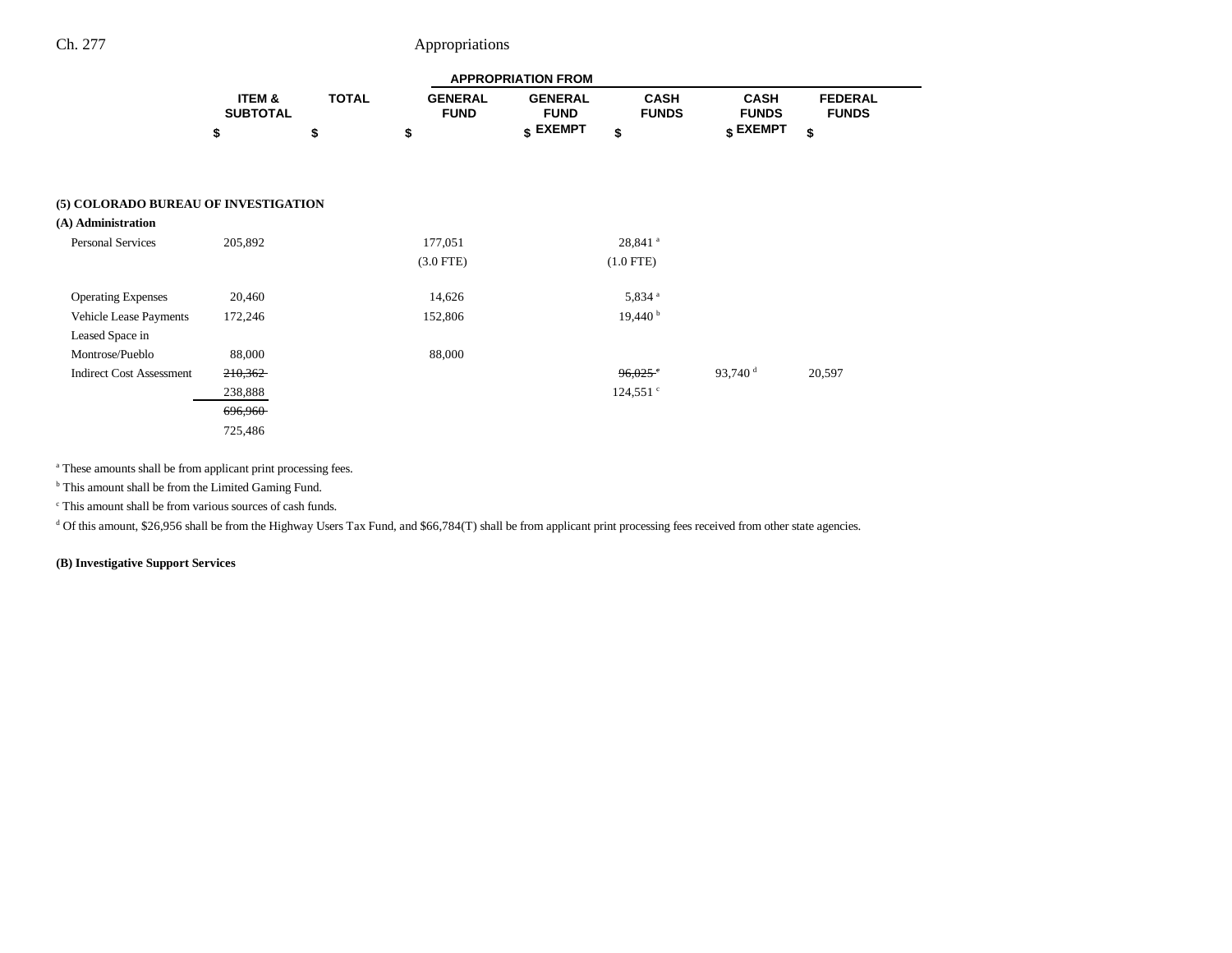| $(1)$ Laboratory <sup>123</sup> |           |              |                           |
|---------------------------------|-----------|--------------|---------------------------|
| <b>Personal Services</b>        | 2,211,151 | 2,054,068    | 157,083                   |
|                                 |           | $(36.0$ FTE) | $(3.0$ FTE)               |
| <b>Operating Expenses</b>       | 397,548   | 284,883      | 112,665                   |
| <b>Genetic Markers</b>          | 18,000    |              | $18,000$ (T) <sup>a</sup> |
|                                 | 2,626,699 |              |                           |

a This amount shall be from State Victims Assistance and Law Enforcement funds from the Division of Criminal Justice.

| (2) Assistance to Local      |                                                                 |              |                        |
|------------------------------|-----------------------------------------------------------------|--------------|------------------------|
| Governments/Drug Enforcement |                                                                 |              |                        |
| <b>Personal Services</b>     | 1,408,279                                                       |              |                        |
|                              | $(27.0$ FTE)                                                    |              |                        |
| <b>Operating Expenses</b>    | 136,738                                                         |              |                        |
|                              | 1,545,017                                                       | 1,545,017    |                        |
| (3) Limited Gaming Support   |                                                                 |              |                        |
| Program Costs                | 453,687                                                         |              | 453,687 <sup>a</sup>   |
|                              |                                                                 |              | $(7.0$ FTE)            |
|                              | <sup>a</sup> This amount shall be from the Limited Gaming Fund. |              |                        |
| (C) Crime Information Center |                                                                 |              |                        |
| Personal Services            | 1,816,713                                                       | 1,612,545    | $204,168$ <sup>a</sup> |
|                              |                                                                 | $(40.0$ FTE) | $(5.1$ FTE)            |
| <b>Operating Expenses</b>    | 1,006,407                                                       | 783,050      | $223,357$ <sup>+</sup> |
|                              |                                                                 |              |                        |
|                              |                                                                 |              |                        |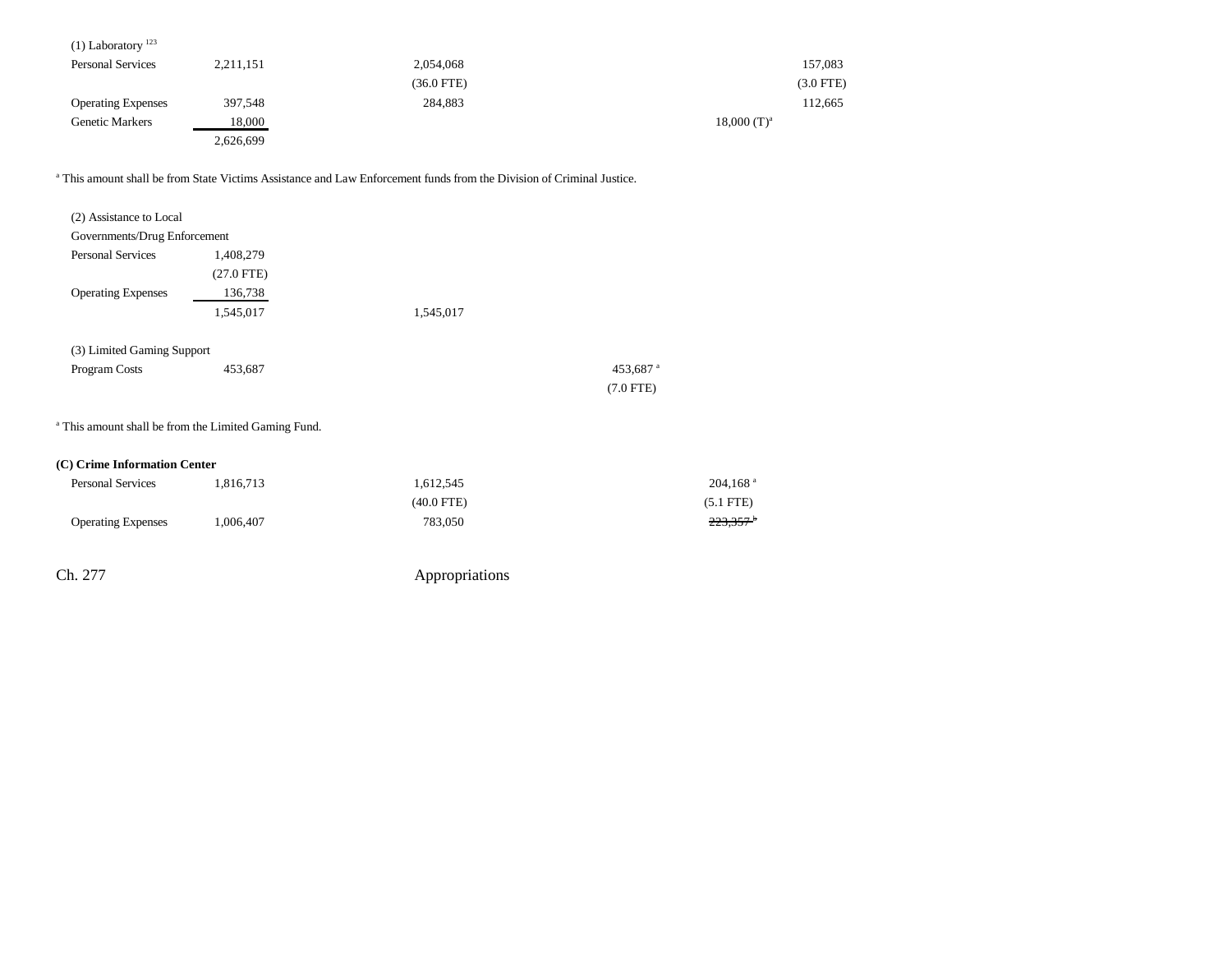|                           | <b>APPROPRIATION FROM</b> |              |    |                               |                               |                             |                             |                                |
|---------------------------|---------------------------|--------------|----|-------------------------------|-------------------------------|-----------------------------|-----------------------------|--------------------------------|
|                           | ITEM &<br><b>SUBTOTAL</b> | <b>TOTAL</b> |    | <b>GENERAL</b><br><b>FUND</b> | <b>GENERAL</b><br><b>FUND</b> | <b>CASH</b><br><b>FUNDS</b> | <b>CASH</b><br><b>FUNDS</b> | <b>FEDERAL</b><br><b>FUNDS</b> |
|                           | \$                        | \$           | \$ |                               | $$$ EXEMPT                    | \$                          | $$$ EXEMPT                  | \$                             |
|                           |                           |              |    |                               |                               |                             |                             |                                |
|                           |                           |              |    |                               |                               | 46,246 $^{\circ}$           | $177,111$ <sup>b</sup>      |                                |
| Criminal Justice          |                           |              |    |                               |                               |                             |                             |                                |
| Records Act               | 984,058                   |              |    |                               |                               | 382,972 °                   | 601,086 $(T)^d$             |                                |
|                           | $(22.6$ FTE)              |              |    |                               |                               |                             |                             |                                |
| Missing Children          | 40,002                    |              |    | 40,002                        |                               |                             |                             |                                |
| Program                   |                           |              |    |                               |                               |                             |                             |                                |
|                           |                           |              |    | $(1.0$ FTE)                   |                               |                             |                             |                                |
| <b>HB 94-1276 INSTANT</b> |                           |              |    |                               |                               |                             |                             |                                |
| <b>BACKGROUND</b>         | 231,147                   |              |    |                               |                               | $231,147$ <sup>f</sup>      |                             |                                |
| <b>CHECK</b>              |                           |              |    |                               |                               |                             |                             |                                |
|                           |                           |              |    |                               |                               | $(2.0$ FTE)                 |                             |                                |
|                           | 3,847,180                 |              |    |                               |                               |                             |                             |                                |
|                           | 4,078,327                 |              |    |                               |                               |                             |                             |                                |

a This amount shall be from the Highway Users Tax Fund.

<sup>b</sup> Of this amount, \$161,695 shall be from the Highway Users Tax Fund, and <del>\$61,662(T)</del> \$15,416(T) shall be from fees for services from other state agencies.

c This amount shall be from applicant print processing fees.

d This amount shall be from applicant print processing fees received from other state agencies.

e THIS AMOUNT SHALL BE FROM FEES FOR SERVICES.

 $^{\rm f}$  THIS AMOUNT SHALL BE FROM APPLICANT PROCESSING FEES.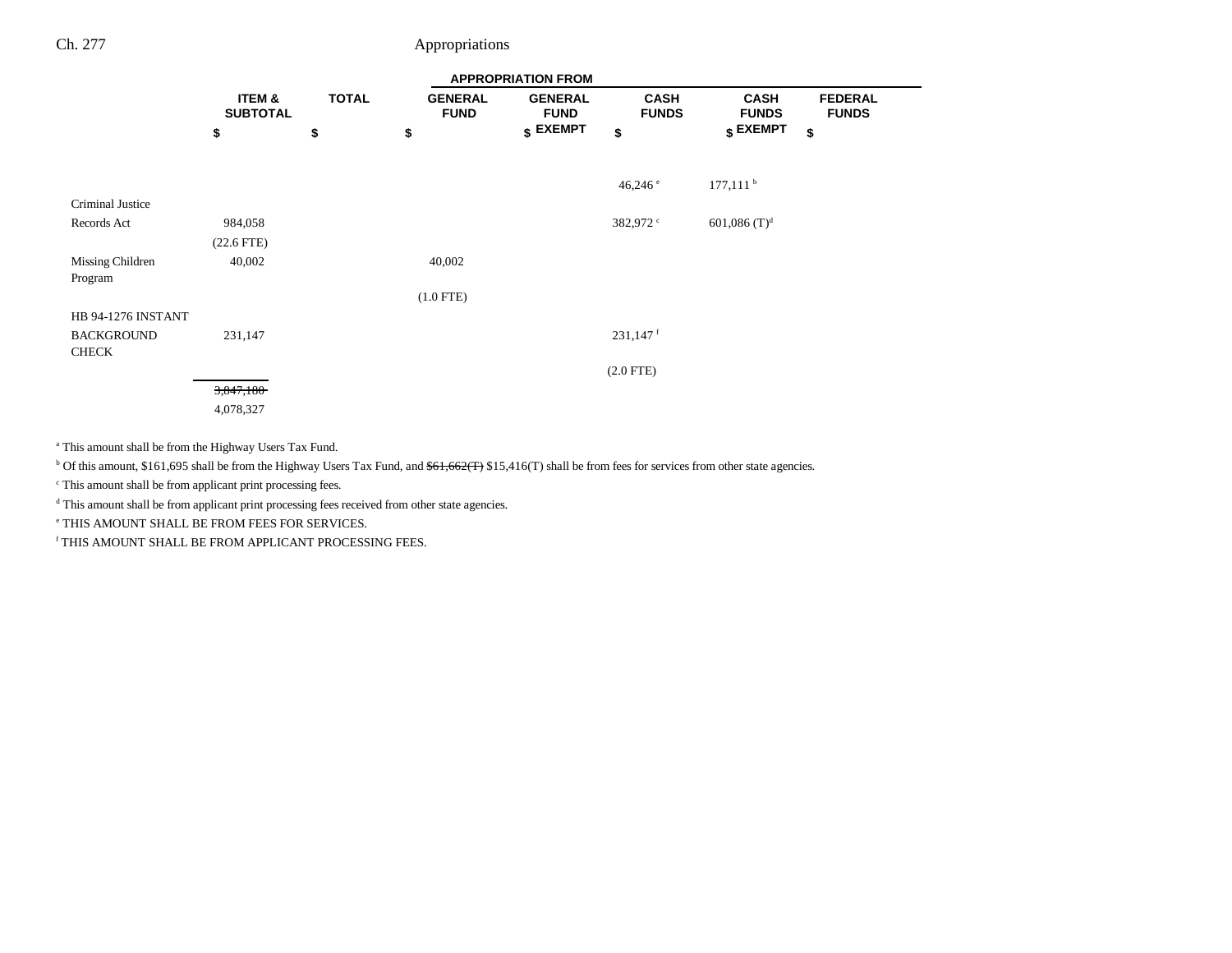|                                                          | <del>9,169,543</del><br>9,429,216 |              |                            |                                                          |              |
|----------------------------------------------------------|-----------------------------------|--------------|----------------------------|----------------------------------------------------------|--------------|
| <b>TOTALS PART XVIII</b><br>(PUBLIC SAFETY) <sup>8</sup> | \$98,775,608<br>\$99,205,329      | \$33,465,247 | \$3,488,476<br>\$3,801,495 | $$51,783,934$ <sup>4</sup><br>$$51,900,636$ <sup>a</sup> | \$10,037,951 |

<sup>a</sup> Of this amount,  $\frac{66,537,288}{8,513,990}$  contains a (T) notation, and \$42,693,651 is from the Highway Users Tax Fund pursuant to Section 43-4-201(3)(a), C.R.S.

**FOOTNOTES** -- The following statements are referenced to the numbered footnotes throughout section 2.

- 8(Governor lined through this provision. See L. 94, p. 3165.)
- 9 Department of Corrections, Administration and Consolidated Services; Department of Human Services, Alcohol and Drug Abuse Division; Judicial Department, Probation and Related Services; and Department of Public Safety, Division of Criminal Justice, Community Corrections Program Contract Administration -- The Departments referenced are requested to submit a single report on the effectiveness of the funds spent in each program area on alcohol and drug abuse treatment for criminal offenders and other citizens. Such report should include information about the number of clients served and of these served, an estimate of those who are repeat users throughout the systems. The departments are requested to develop common outcome measures so that valid comparisons between the agency programs can be assessed. The Departments are also requested to continue to explore the possibility of a common identifier so that the programs could provide information as to those persons using services from more than one program. This report should be submitted to the Joint Budget Committee no later than November 1, 1994.
- 13 (Governor lined through this provision. See L. 94, p. 3165.)
- 119 Department of Public Safety, Colorado State Patrol, State Fair Security -- It is the intent of the General Assembly that the Colorado State Fair pay all of the costs associated with all of the services provided by the State Patrol. The State Patrol shall not use any of its Highway Users Tax Fund appropriations to provide services to the State Fair.
- 119a Department of Public Safety, Division of Fire Safety -- It is the intent of the General Assembly that the Division appoint a five-member advisory committee consisting of a representative from the state fire chiefs, from professional firefighters, and from the Colorado State Firefighters Association, and two representatives from the General Assembly.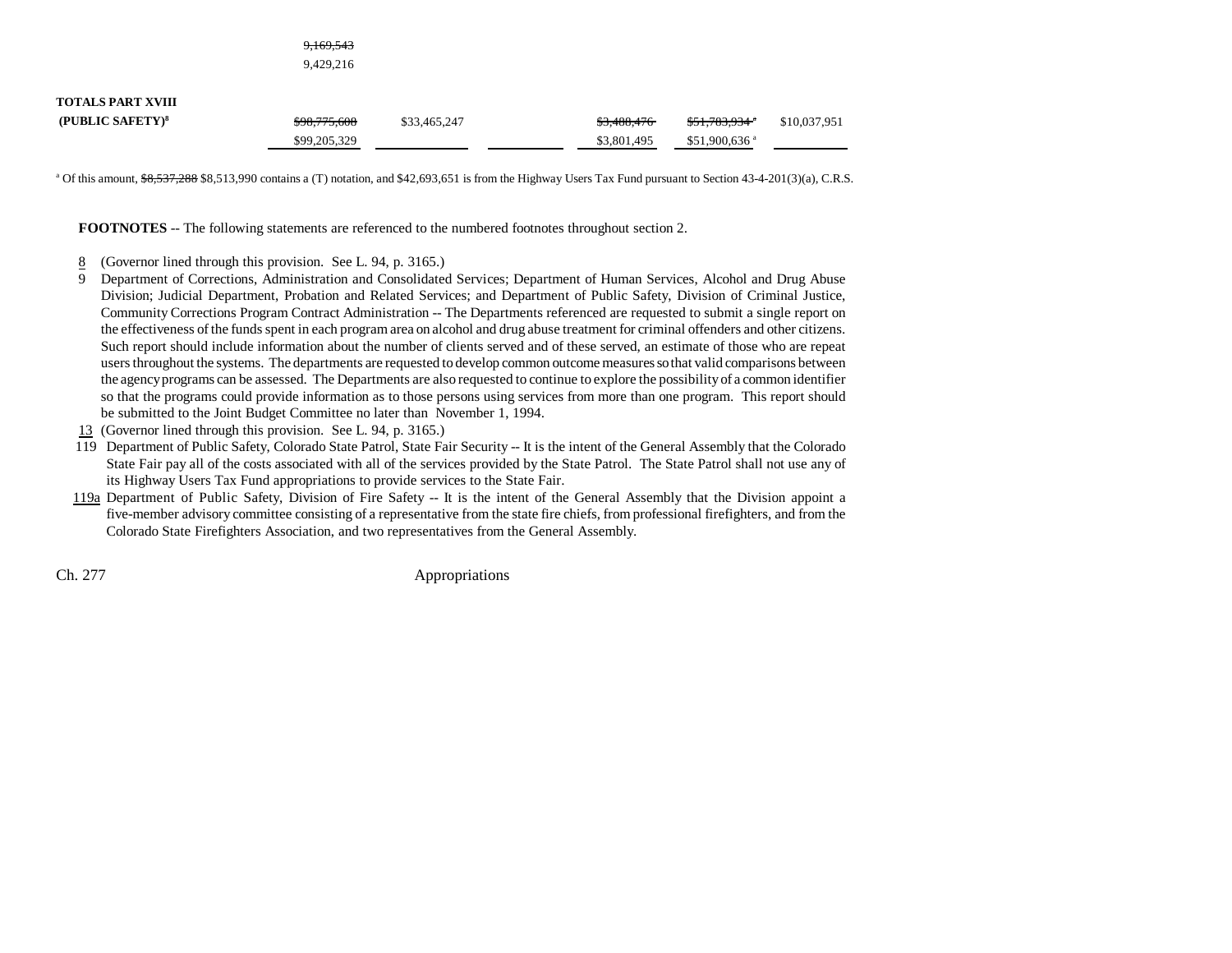| <b>APPROPRIATION FROM</b> |              |                |                |              |                 |                |  |  |
|---------------------------|--------------|----------------|----------------|--------------|-----------------|----------------|--|--|
| <b>ITEM &amp;</b>         | <b>TOTAL</b> | <b>GENERAL</b> | <b>GENERAL</b> | <b>CASH</b>  | <b>CASH</b>     | <b>FEDERAL</b> |  |  |
| <b>SUBTOTAL</b>           |              | <b>FUND</b>    | <b>FUND</b>    | <b>FUNDS</b> | <b>FUNDS</b>    | <b>FUNDS</b>   |  |  |
|                           |              |                | c EXEMPT       |              | <b>« EXEMPT</b> |                |  |  |

120 Department of Public Safety, Division of Criminal Justice, Community Corrections Program Contract Administration -- The Division of Criminal Justice may transfer up to 10% of the total appropriation for community corrections programs between the transition and diversion line items.

- 121 Department of Public Safety, Division of Criminal Justice, Community Corrections Program Contract Administration -- Appropriations for community corrections programs are based on assumptions that providers of community corrections programs will collect client fees of up to \$10 per day on the average for residential programs and \$1 per day on the average for nonresidential programs. Pursuant to its authority to administer and execute contracts under Section 17-27-115, C.R.S., and in accordance with Section 17-27-107, C.R.S., the Division of Criminal Justice is requested to ensure that every reasonable effort is made to achieve such collections.
- 122 Department of Public Safety, Division of Criminal Justice, Criminal Justice Commission -- It is the intent of the General Assembly that the staff for the Commission be utilized to provide services including semi-annual population projections for the Department of Corrections as well as annual population projections for the Department of Human Services, Division of Youth Services.